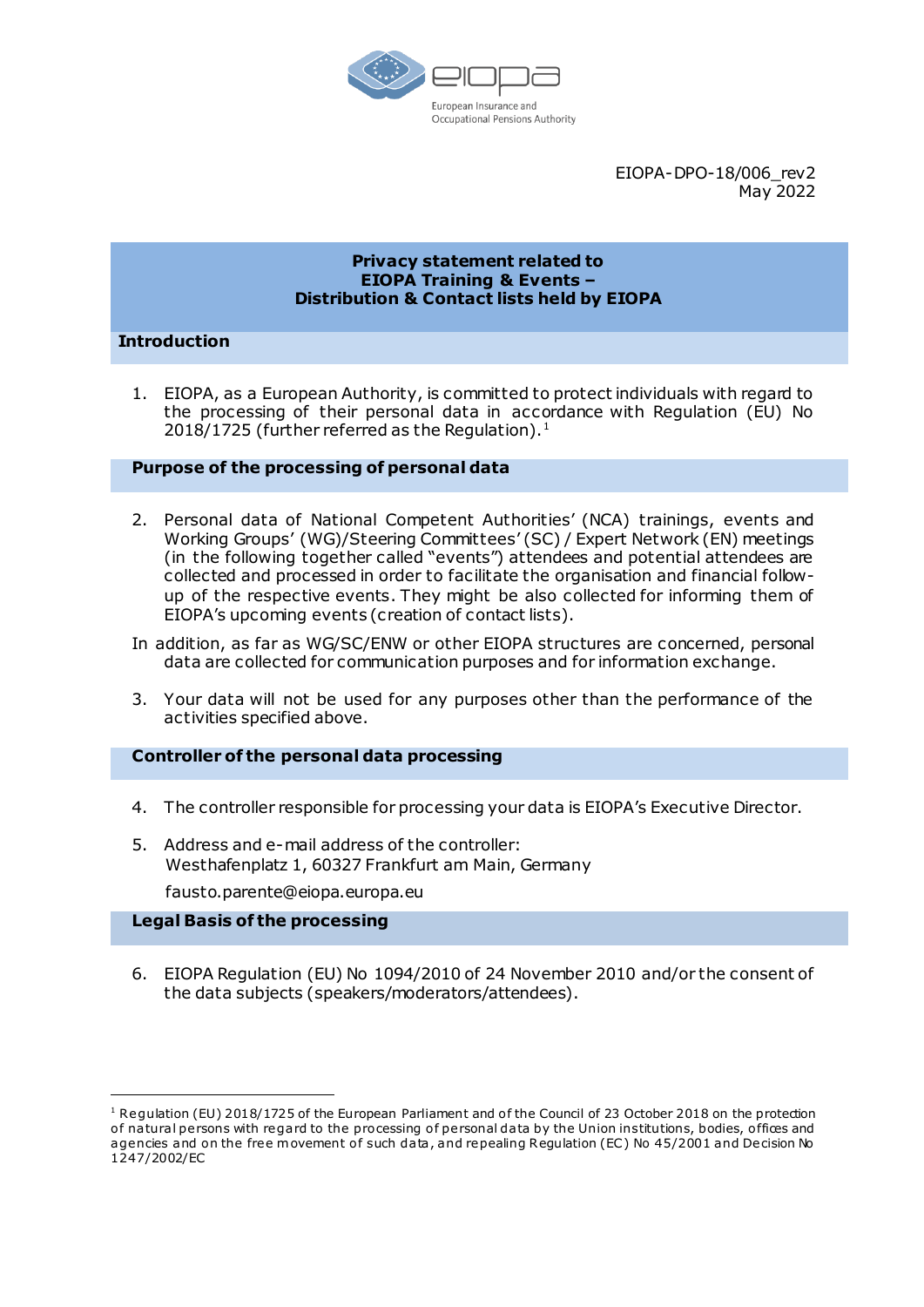#### **Personal data collected**

- 7. Personal data collected might include:
- Names (appearing on registration forms, contact /participant / signature lists, name plates, badges, etc.);
- Addresses and e-mail addresses;
- CVs of speakers (containing information such as their place and date of birth, education/training, employment, etc.);
- Photos and Videos (with your explicit consent).

## **To whom are your data disclosed?**

- 8. Personal data collected could be potentially disclosed to:
- Designated EIOPA staff members
- Other event participants
- EIOPA service providers
- The wider public, as some of the photos and videos taken during events will be published on the internet (more precisely on EIOPA's website, EIOPA's social media channels such as Twitter or YouTube, and occasionally on the ESA's and the Joint Committee's websites as well as their social media channels).

### **How long are your data kept?**

- 9. Your personal data will be kept for a period of 5 years following the event for which they have been collected, with the exception of:
- *Name badges & plates*, which will be disposed of after the event;
- *Speakers' and moderators' CVs,* which will be deleted after the end of the event (except for the *booklets* prepared on some occasions that will be kept for 2 years following the event);
- Personal data included in *written publications, photos or video recordings* published by EIOPA, which may remain available on the internet indefinitely.
- 10. As far as contact lists are concerned, they will be updated regularly, following communication with the persons included in such lists. You will be kept in such lists until you withdraw your request for being included there.

**Transfer of personal data to a third country or international organisation** 

11. No personal data is transferred by EIOPA to a third country or international organisation.